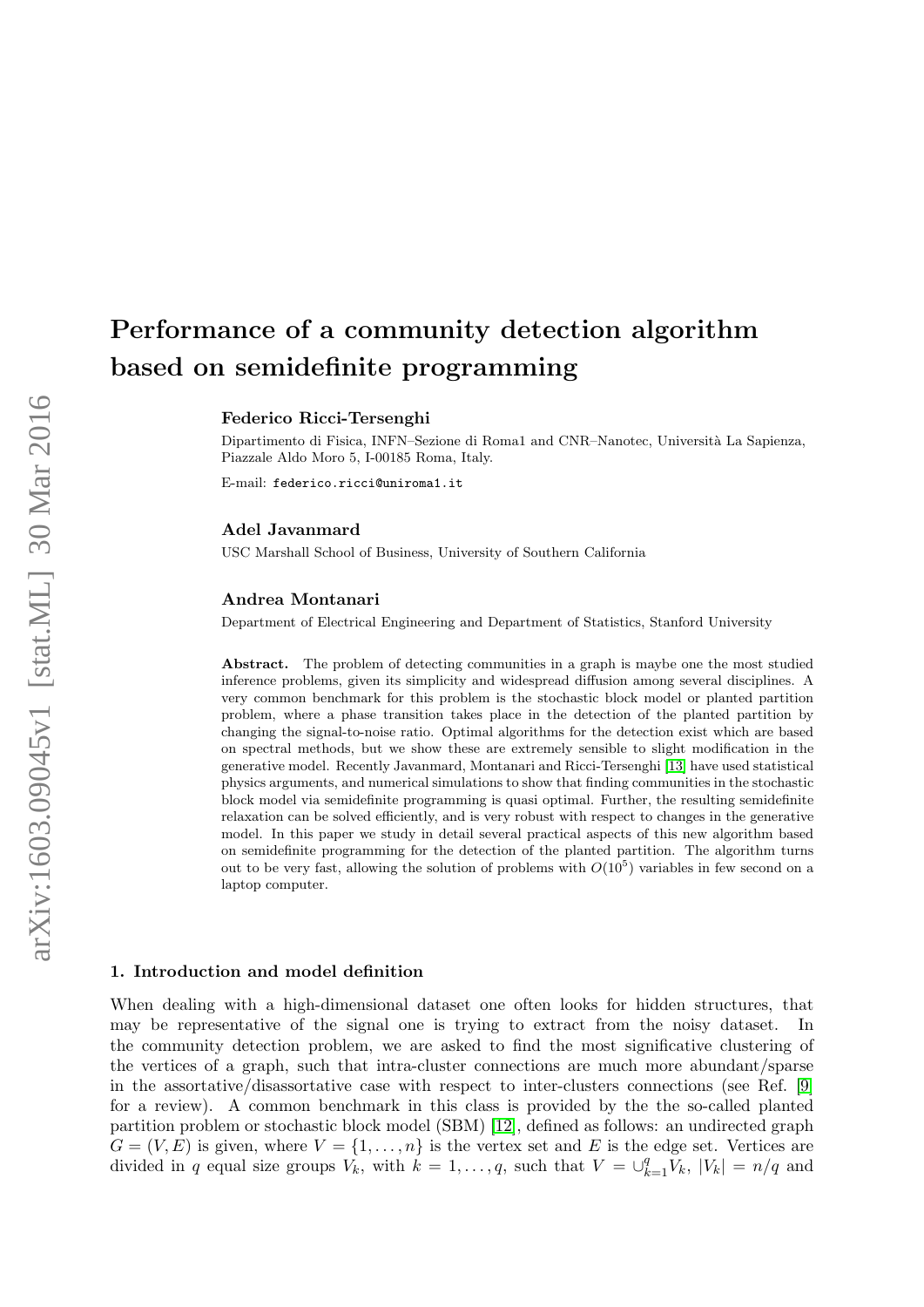$V_i \cap V_j = \emptyset$  if  $i \neq j$ . The function  $\kappa(i)$  returns the cluster vertex i belongs to. Conditioned on the partition  ${V_k}_{k=1,\dots,q}$ , edges are drawn independent with

$$
\mathbb{P}\Big[(i,j)\in E\Big|\{V_k\}\Big] = \begin{cases} c_{\rm in}/n & \text{if } \kappa(i) = \kappa(j), \\ c_{\rm out}/n & \text{if } \kappa(i) \neq \kappa(j). \end{cases}
$$

The resulting random graph is sparse and has a mean degree equal to  $c = [c_{in} + (q-1)c_{out}]/q$ . We will be mainly concerned with the assortative case, where  $c_{\rm in} > c_{\rm out}$  holds strictly. The goal is to detect the partition  ${V_k}$  given the graph G.

The Bayesian approach [\[7\]](#page-10-3) predicts the existence of a threshold at

$$
c_{\rm in} - c_{\rm out} = q\sqrt{c}\,,
$$

for  $q \leq 4$ , separating a phase where detecting the partition is impossible from a phase where the detection can be achieved, using the best possible algorithms. We defined the signal-to-noise ratio as

$$
\lambda = \frac{c_{\rm in} - c_{\rm out}}{q\sqrt{c}}\,,
$$

such that the phase transition for  $q \leq 4$  takes place at  $\lambda_c = 1$ . We will mainly be interested in the  $q = 2$  case, where the existence of the threshold at  $\lambda_c = 1$  has been proved rigorously [\[20,](#page-10-4) [18\]](#page-10-5). In this case the planted partition can be conveniently coded in a vector  $x_0 \in \{+1, -1\}^n$ , and, calling  $\hat{\mathbf{x}}(G)$  the estimate of the partition in graph G obtained by any inference procedure, we can quantify the success of the detection algorithm computing the overlap with respect to the planted partition (i.e. the absolute value of the normalized scalar product)

$$
Q = \frac{1}{n} |\langle \hat{\boldsymbol{x}}(G), \boldsymbol{x}_0 \rangle|.
$$

Eventually we can consider also its average value over the ensemble of random graphs,  $\mathbb{E}[Q]$ . For the SBM Ref. [\[8\]](#page-10-6) proposed a belief-propagation message-passing algorithm to find the Bayes optimal estimator, which has indeed a non-zero overlap with the planted partition as soon as  $\lambda > \lambda_c = 1$ .

Spectral methods based on the Laplacian (unnormalized or normalized) are known to be sub-optimal, since they have a threshold which is strictly larger than the optimal one, even for regular graphs, namely  $\lambda_c^{\text{Lap}} = \sqrt{c/(c-1)} > 1$  [\[15\]](#page-10-7). However, a new spectral method based on the non-backtracking matrix introduced in Ref. [\[16\]](#page-10-8) achieves optimality in the detection of the planted partition in the SBM, at the cost of computing the complex spectrum of a non symmetric matrix. Later, such a spectral method has been strongly simplified by showing its similarity to the computation of the spectrum of the so-called Bethe Hessian matrix [\[22\]](#page-11-0), which is a  $n \times n$  symmetric matrix defined as

$$
H(r) = (r^2 - 1)1 - rA - D,
$$

where A is the adjacency matrix,  $A_{ij} = A_{ji} = \mathbb{I}[(ij) \in E]$ , and D is a diagonal matrix with entries equal to the vertex degrees  $d_i$ . In the assortative SBM with  $q = 2$ , the planted partition is detected by computing the negative eigenvalues of  $H(\sqrt{c})$  [\[22\]](#page-11-0) and the best estimator  $\hat{\bm{x}}^{\text{BH}}(G)$ turns out to be given by the vector of signs of the components of the eigenvector corresponding to the second largest (in absolute value) eigenvalue.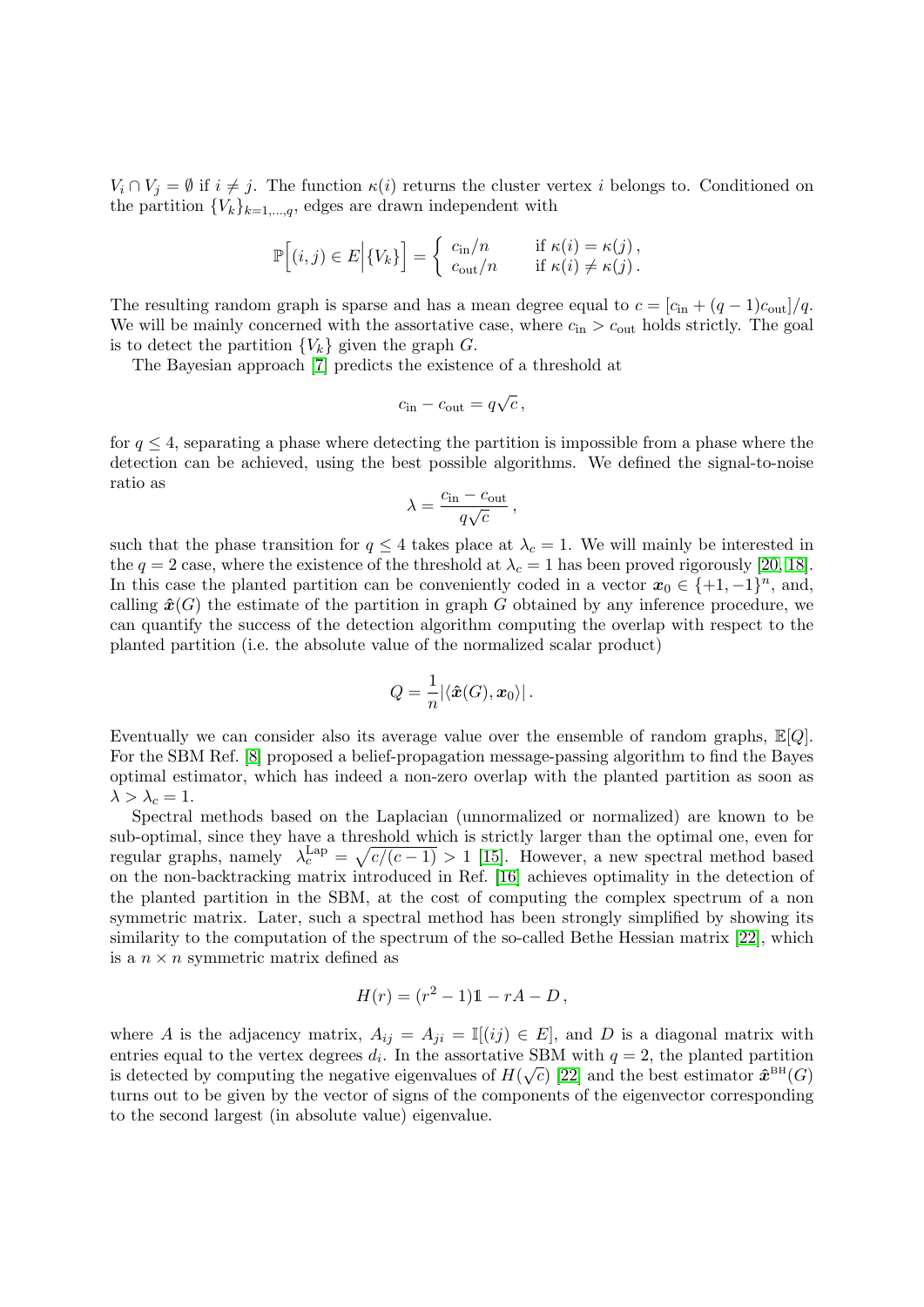

<span id="page-2-0"></span>Figure 1. Components of the Bethe Hessian estimator for the planted partition in a graph of 7755 vertices and 13 348 edges generated according to the SBM and then reduced to its 2-core (left). In the right plot we have used the same graph, where 2 cliques of sizes 3 and 5 has been added. A difference of only 13 edges not generated according to the SBM makes the spectral method completely useless for the detection.

## 2. Spectral methods versus optimization methods

Although the partition detection based on the Bethe Hessian is optimal for the SBM, it turns out to be not very robust if the generative model departs even slightly from the random graph ensemble defined above. Given that the underlying assumption in the SBM is that the graph is locally tree-like, the addition of few cliques may drastically deteriorate the performance of the algorithm based on the Bethe Hessian. Just to give you an idea of how fragile may be the Bethe Hessian based estimator  $\hat{\mathbf{x}}^{\text{BH}}(G)$  we show in Fig. [1](#page-2-0) its components for 2 almost identical graphs. The graph in the left plot is a typical graph from the SBM ensemble with  $q = 2, c = 3, \lambda = 1.2$ and  $n = 10<sup>4</sup>$  (actually we focus on the 2-core of the graph, for reasons explained below, that has 7 755 vertices and 13 348 edges in this case): the resulting overlap with the planted partition is  $Q = 0.59$ , in agreement with previous studies [\[22\]](#page-11-0). The graph in the right plot is exactly the same graph in the left plot with the addition of only two cliques of sizes 3 and 5 (that is just 13 more edges!), but the ability to infer the planted partition from the spectrum of the Bethe Hessian is completely lost, as a consequence of the eigenvector localization. Indeed the resulting overlap is  $Q = 0.01$ .

Robustness is an important requirement, since no generative model is exact in applications. To this aim, converting the inference problem to an optimization problem is welcome. Obviously the result will depend on the objective function to maximize. One of the most used objective functions for detecting communities in real world graphs is the modularity [\[6,](#page-10-9) [21\]](#page-11-1) defined as

$$
\sum_{g=1}^q \sum_{i,j \in g} \left( A_{ij} - \frac{d_i d_j}{2m} \right) ,
$$

where the index  $q$  runs over the clusters of vertices in the partition. Modularity measures the excess of intra-cluster connections with respect to a random assignment. Maximizing the modularity is not an easy job, especially because one can find several phase transition in the space of partitions [\[24,](#page-11-2) [23\]](#page-11-3), which are likely to affect the the maximum likelihood problem.

In the case of  $q = 2$  groups of equal size, the problem of detecting the graph partition is equivalent to the minimum bisection problem, and the objective function to be minimized is just the cut size. Consequently the maximum-likelihood estimator is given by

<span id="page-2-1"></span>
$$
\hat{\boldsymbol{x}}^{\text{ML}}(G) = \underset{\boldsymbol{x} \in \{+1, -1\}^n}{\text{argmax}} \left( \sum_{(ij) \in E} x_i x_j \middle| \sum_i x_i = 0 \right). \tag{1}
$$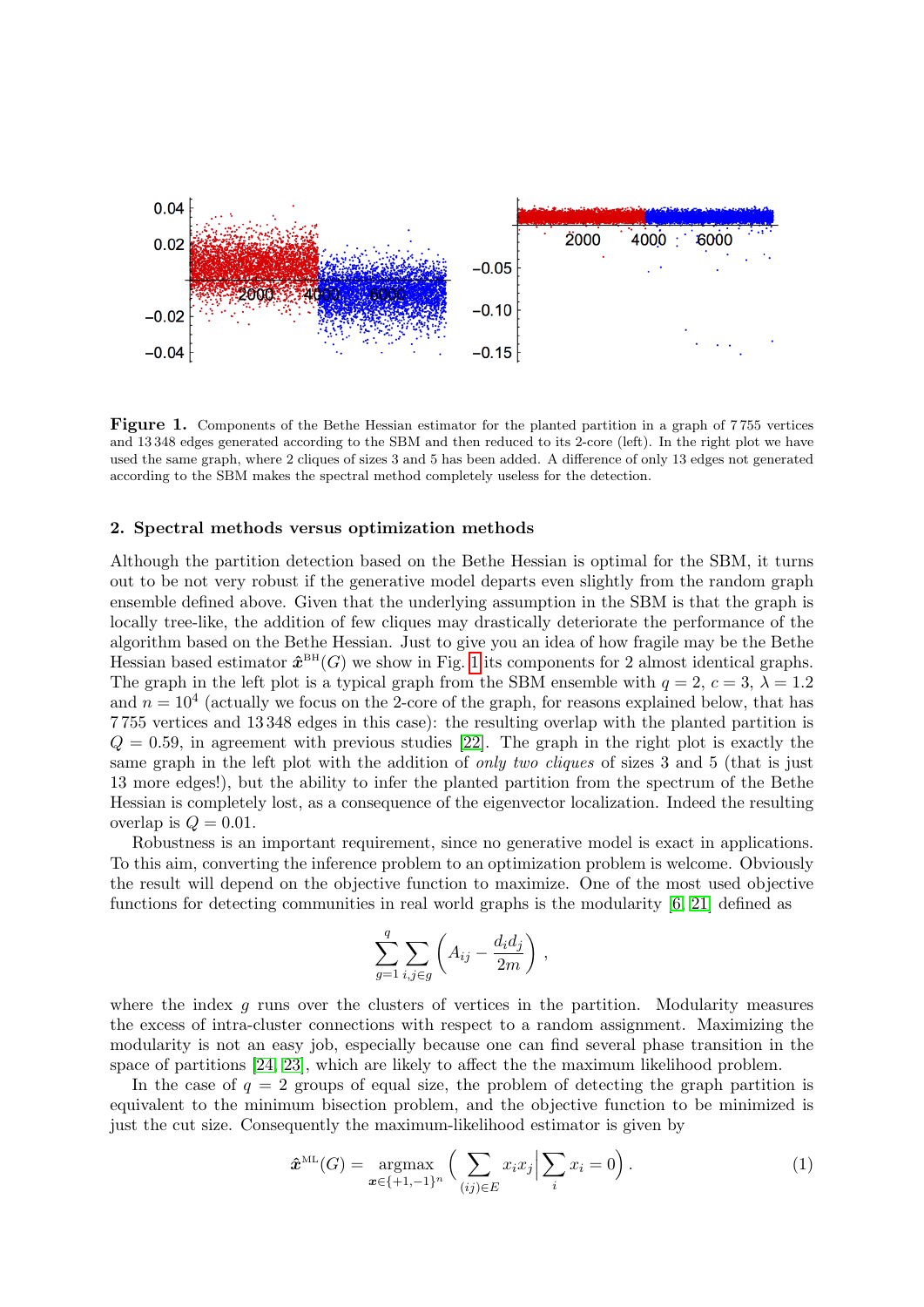However computing the estimator in [\(1\)](#page-2-1) is a hard problem (NP-complete and non polynomial time approximable in the worst case [\[2\]](#page-10-10)), because the function to be maximized may have several local maxima, that trap the optimization algorithms.

In order to approximate this problem with a more tractable version it is customary to relax it as semidefinite programming (SDP) over the set of  $n \times n$  real and symmetric matrices C (see, e.g.  $[10, 17]$  $[10, 17]$  and, in the present context  $[1, 11]$  $[1, 11]$ :

<span id="page-3-0"></span>maximize 
$$
\sum_{i,j} A_{ij} C_{ij}
$$
 subject to  $C \succeq 0$ ,  $C_{ii} = 1$ ,  $\sum_{j} C_{ij} = 0 \forall i$ . (2)

The positive semidefinite condition,  $C \succeq 0$ , requires all the eigenvalues of C to be non-negative and makes the feasible set convex, thus ensuring the existence of a tractable maximizer of [\(2\)](#page-3-0).

The maximum-likelihood problem [\(1\)](#page-2-1) is recovered from the formulation in [\(2\)](#page-3-0) by enforcing the matrix C to be of rank 1:  $C_{ij} = x_i x_j$ . So, in general, willing to solve the non-convex problem in [\(2\)](#page-3-0) with rank 1 matrices, one may search for a solution to the convex problem with generic rank n matrices, and then project back this solution to the space of rank 1 matrices.

A convenient way to represent a  $n \times n$  real and symmetric positive semidefinite matrix of rank  $m$  is to consider it as a correlation matrix between  $n$  real vectors of  $m$  components each:

$$
C_{ij} = \underline{x}_i \cdot \underline{x}_j, \quad \text{with } \underline{x}_i \in \mathbb{R}^m, \ \|\underline{x}_i\|^2 = \underline{x}_i \cdot \underline{x}_i = 1. \tag{3}
$$

#### 3. Our community detection algorithm and it performances

In order to solve problem  $(2)$  over the set of rank m matrices we have recently proposed the following procedure [\[13\]](#page-10-0). First of all search for a configuration of the n unit-length m-components vectors  $x_i \in \mathbb{R}^m$ ,  $||x_i|| = 1$ , optimizing the following objective function

<span id="page-3-1"></span>maximize 
$$
\sum_{(ij)\in E} \underline{x}_i \cdot \underline{x}_j
$$
, subject to  $\sum_i \underline{x}_i = \underline{0}$ . (4)

Let us call  $\underline{\mathbf{x}}^* = {\underline{x}_1^*, \dots, \underline{x}_n^*}$  the maximizer. To project back the maximizer to a vector of n reals, we first compute the matrix  $\Sigma \in \mathbb{R}^{m \times m}$  measuring the correlations among the m components of the maximizer averaged over the entire graph

<span id="page-3-3"></span>
$$
\Sigma_{jk} = \frac{1}{n} \sum_{i=1}^{n} (\underline{x}_i^*)_j (\underline{x}_i^*)_k, \qquad (5)
$$

whose principal component we call  $\underline{v}_1$ , and then we project each  $\underline{x}_i$  over  $\underline{v}_1$ . Thus the rank m SDP estimator  $\mathbf{\hat{x}}^{\text{SDP}}(G)$  has components

<span id="page-3-2"></span>
$$
\hat{x}_i^{\text{SDP}}(G) = \text{sign}(\underline{x}_i \cdot \underline{v}_1). \tag{6}
$$

As before we measure the success of our detection algorithm by computing the overlap with respect to the planted partition

$$
Q^{\text{\tiny SDP}} = \frac{1}{n} \vert \langle \bm{\hat{x}}^{\text{\tiny SDP}}, \bm{x}_0 \rangle \vert \,.
$$

In Ref. [\[13\]](#page-10-0) we have shown that the above algorithm, in the  $m \to \infty$  limit, is optimal for synchronization problems defined on dense graphs and almost optimal for solving the SBM. By 'almost optimal' we mean that the overlap  $Q^{\text{SDP}}$  shows a phase transition at  $\lambda_c^{\text{SDP}}$  slightly larger than the optimal  $\lambda_c = 1$ : for example for  $c = 3$  we have  $\lambda_c^{\text{SDP}} \approx 1.017$ , with  $Q^{\text{SDP}} > 0$  for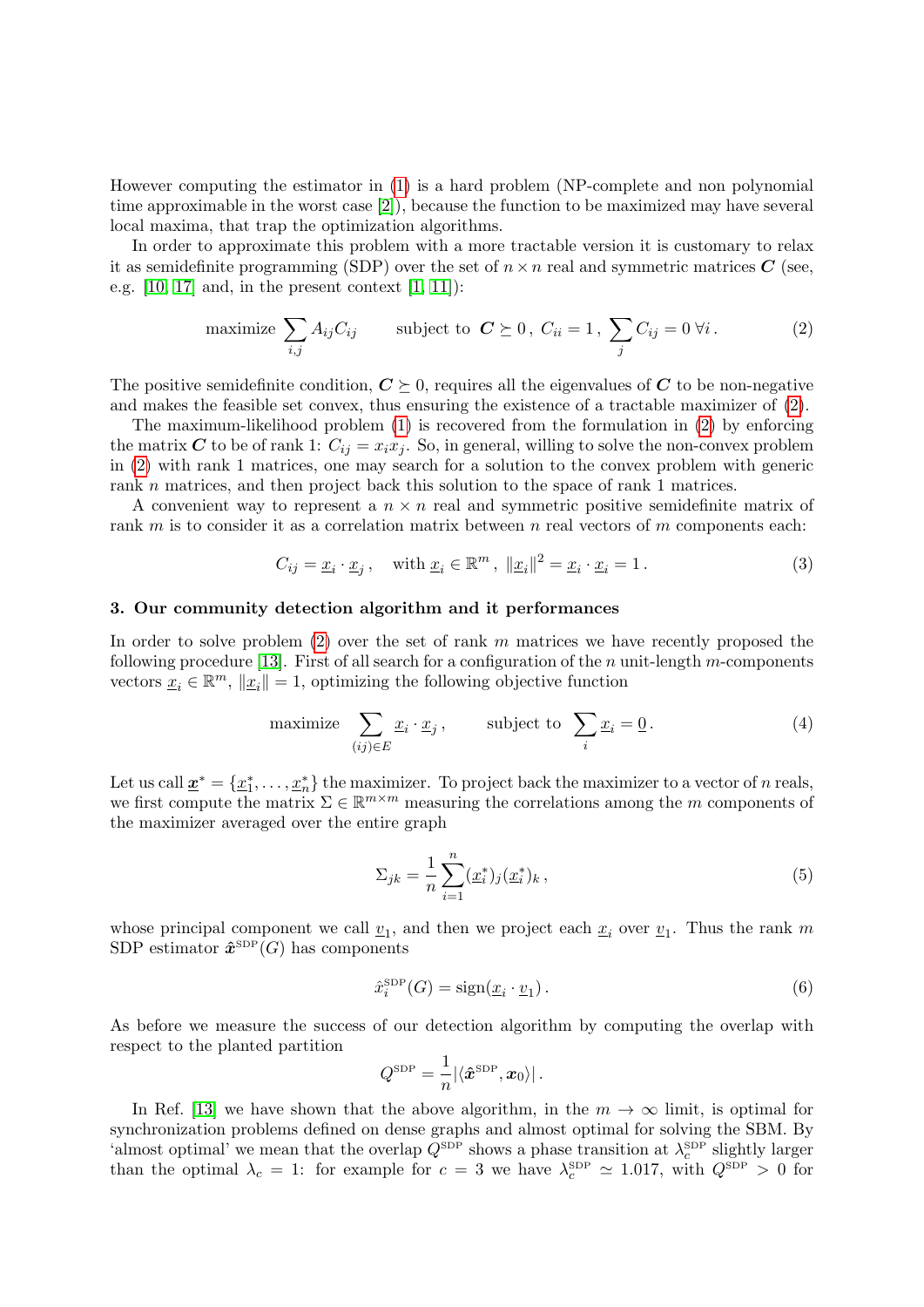$\lambda > \lambda_c^{\text{SDP}}$ . Just for comparison, we remind that for  $c = 3$  the spectral methods based on the Laplacian are unable to detect the planted partition as long as  $\lambda < \sqrt{3/2} \simeq 1.22$ .

The algorithm we use to find the maximizer in [\(4\)](#page-3-1) is block-coordinate descent. In physics language a zero temperature dynamics for a model with m-component spins  $x_i$  placed on the vertices of the graph G, with the addition of an external field that self adapt in order to keep the global magnetization null. In practice at each step of the algorithm we update spins in a random order aligning each spin to its local field

$$
\underline{x}_i^{(t+1)} = \frac{\sum_{j:(ij) \in E} \underline{x}_j^{(t)} - \underline{M}(t)}{\|\sum_{j:(ij) \in E} \underline{x}_j^{(t)} - \underline{M}(t)\|},
$$

with the global magnetization being  $\underline{M}(t) = \sum_i \underline{x}_i$ . We always check that the global magnetization becomes very small at large times,  $\lim_{t\to\infty} \underline{M}(t) = \underline{M}(\infty) \ll 1$ . As a stopping criterion we check the largest variation in a spin during the last step,  $\Delta_{\max} = \max_i ||\underline{x}_i^{(t+1)} - \underline{x}_i^{(t)}||$  $\binom{u}{i}$ , and we stop when  $\Delta_{\text{max}} < \varepsilon$ , with  $\varepsilon = 10^{-3}$  or  $10^{-4}$  (the specific value is rather irrelevant, being the results independent of  $\varepsilon$  as long as  $\varepsilon \lesssim 10^{-3}$ ). We call  $t_{\text{conv}}$  the number of steps required to meet the stopping criterion. Earlier literature on rank-constrained SDPs uses different approaches [\[5,](#page-10-15) [14,](#page-10-16) [3\]](#page-10-17). We found that the block-coordinate descent method studied here is significantly faster.

The main parameter in this algorithm is the number of components  $m$ , and we expect the behavior of the algorithm to depend strongly on m at least close to the critical point  $\lambda_c = 1$ . Indeed for  $m = 1$  the maximization of the likelihood is a NP-hard problem. We expect a greedy dynamics, as the one we are using, to get stuck in some local maxima, while for  $m \to \infty$  the problem is convex and thus the greedy dynamics should be able to reach the maximum.

Given that each step of the dynamics requires  $O(m n)$  operations, an interesting aspect to study is the minimal value of m that allows the algorithm to get close to the  $m = \infty$  maximizer, such that the quasi optimal solution of Ref. [\[13\]](#page-10-0) can then be obtained through the projection in [\(6\)](#page-3-2). On general grounds, since the SDP in [\(2\)](#page-3-0) has n constraints, one can show [\[5\]](#page-10-15) that for  $m \geq 2\sqrt{n}$  the objective function in [\(4\)](#page-3-1) has no local maxima, which are not global maxima (under  $m \geq 2\sqrt{n}$  the objective function in (4) has no local maxima, which are not global maxima (under suitable conditions on the undrrlying graph). However, we expect  $\sqrt{n}$  to be a loose upper bound for the optimal value of m on random instances. Indeed, for  $\lambda = 0$  the model we are studying is close to an m-components spin glass on a random graph, whose ground state (i.e. the maximizer) has a number of non-zero components (i.e. the rank) growing roughly as  $n^{\mu}$ , with  $1/3 \lesssim \mu < 2/5$ depending on the mean degree c [\[4\]](#page-10-18). From the recent work [\[19\]](#page-10-19) we known that the maximum of the objective function on rank m solutions deviates for the corresponding  $m = \infty$  value by no more than  $O(1/m)$  terms. We will see that actually the convergence on the SDP estimator  $\hat{x}^{\text{SDP}}$  is much faster.

In Ref. [\[13\]](#page-10-0) we have studied the effect of changing  $m$  in solving the SBM close to the critical value  $\lambda_c = 1$ . The kind of results we got are illustrated in Fig. [2](#page-5-0) for graphs generated according to the SBM with  $c = 5$  and  $\lambda = 1$ . We plot the histogram of the convergence times,  $t_{\text{conv}}$ , and we see that running the algorithm with  $m = 20$  and  $m = 40$  leads essentially to the same dynamics and the same convergence times for  $n = 1000$  and  $n = 2000$ . On the contrary for  $n = 8000$ convergence times with  $m = 20$  are sensibly larger and much more disperse than with  $m = 40$ (notice we are plotting  $log(t_{conv})$ ). Our conclusion is that the objective function we are climbing with the greedy dynamics is less smooth for  $m = 20$  than for  $m = 40$ .

Although the dynamics get slower (i.e.  $t_{\text{conv}}$  increases) reducing the value of m, because the objective function to be maximized gets rougher, each single step of the algorithm becomes much more economic, and so it is worth asking how much the maximizer reached by running the algorithm with a "too small" value of  $m$  is informative for the goal of detecting communities.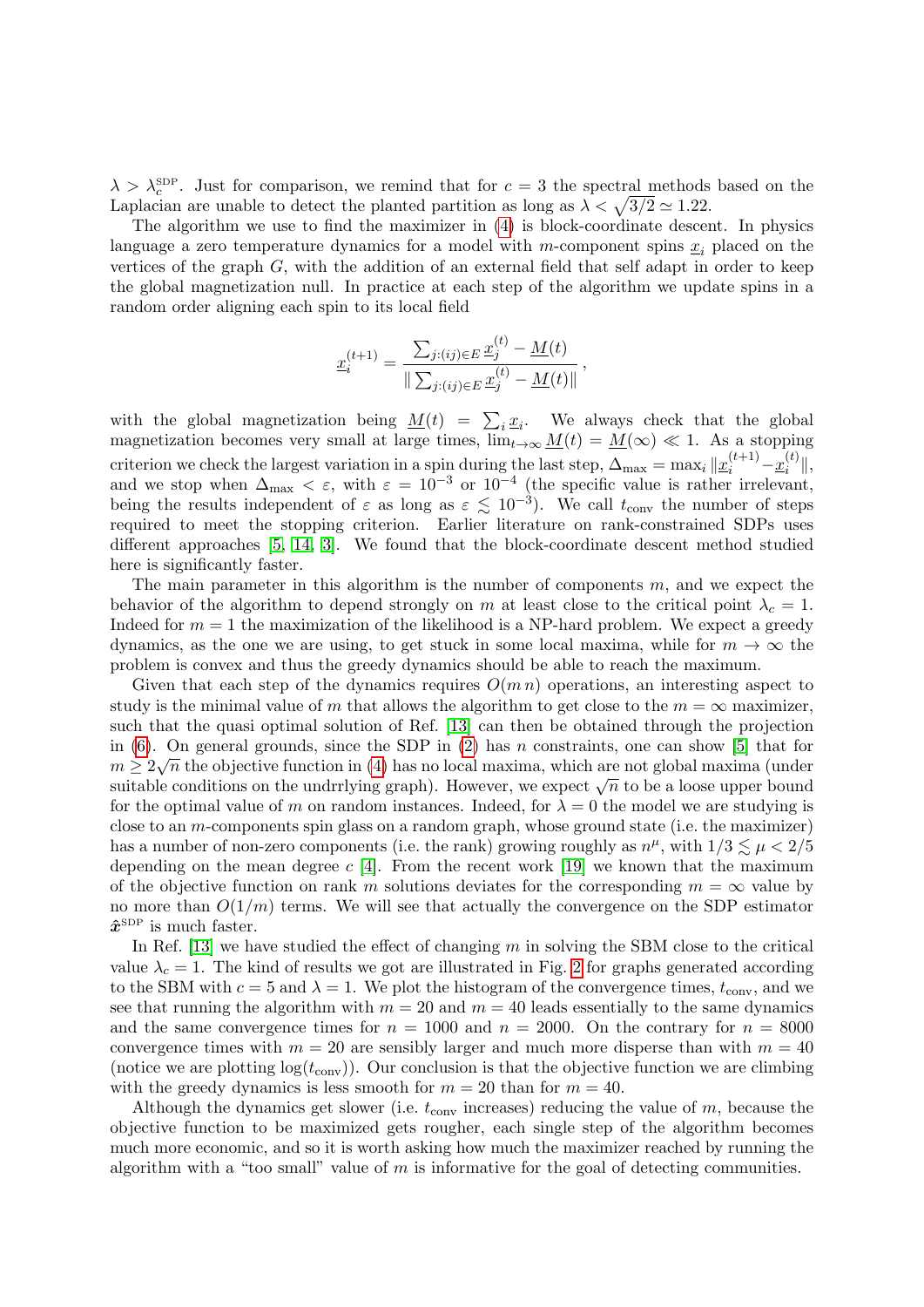

<span id="page-5-0"></span>Figure 2. Distribution of convergence times for our greedy algorithm measured on many graphs generated according to the SBM with  $c = 5$  and  $\lambda = 1$ . The typical running time grows mildly with the problem size n, but if  $m$  is not large enough the convergence time becomes much larger and sample to sample fluctuations much more severe.

The graphs that we use are generated according to the SBM with  $c = 3$ , and subsequently they are pruned by eliminating recursively dangling ends. Equivalently we reduce the graph to its 2-core, and this has the advantage of reducing the noise level, without changing the complexity of the problem. Indeed any removed tree joins the core on a single vertex and the optimal solution is to assign all tree vertices to the same cluster the core vertex belongs to.

In order to study the robustness of our approach, we add cliques according to the following rule: for each vertex, with probability  $p$ , we add a clique among all its neighbour vertices. This superimposed structure is well justified since in many real world networks, especially social networks, structures of this kind are very common (two friends of a person tend to be also friends). But from the point of view of the SBM this is an additional perturbation which may degrade the performance of detecting algorithms. Indeed this is what we have shown preliminary in Fig. [1](#page-2-0) where the graph of the right plot has been generated with a very small  $p = 10^{-4}$  and still the effect on the Bethe Hessian algorithm is dramatic.

In order to get statistics on a single graph, we run the algorithm with 100 different *clones*. Each clone starts from a different random initial condition and evolve according to the greedy algorithm illustrated above. Remind that the algorithm, although greedy, is not deterministic, because variables are updated in a random order. At all the times when we take measurements we compute the SDP estimator  $\hat{x}^{\text{SDP}}$  and the corresponding overlap  $Q^{\text{SDP}}$  for each of the 100 clones.

In Fig. [3](#page-6-0) we show the robustness of our algorithm with respect to the addition of cliques. We consider a graph generated initially with  $n = 40000$  nodes at  $\lambda = 1.1$ : the resulting core has 30 597 vertices, 53 161 edges for  $p = 0$  and 54 734 edges for  $p = 0.01$ . In Fig. [3](#page-6-0) we plot  $Q^{\text{SDP}}$  as a function of the number of iteration of our algorithm, for  $m = 16$  and  $m = 64$ . The horizontal lines report the value of the overlap q achieved by the Bethe Hessian algorithm, which is very close to the Bayes optimal value, according to Ref. [\[22\]](#page-11-0). We observe that for  $p = 0$  our algorithm reaches a higher value of the overlap with respect to the Bethe Hessian result, both for  $m = 16$ and  $m = 64$ . More importantly the addition of cliques ( $p = 0.01$  case) deteriorates very little the performances of our algorithm, while the spectral method return a random guess with  $Q \simeq 0$ . By virtue of robustness of our algorithm, hereafter we are going to study only the  $p = 0$  case.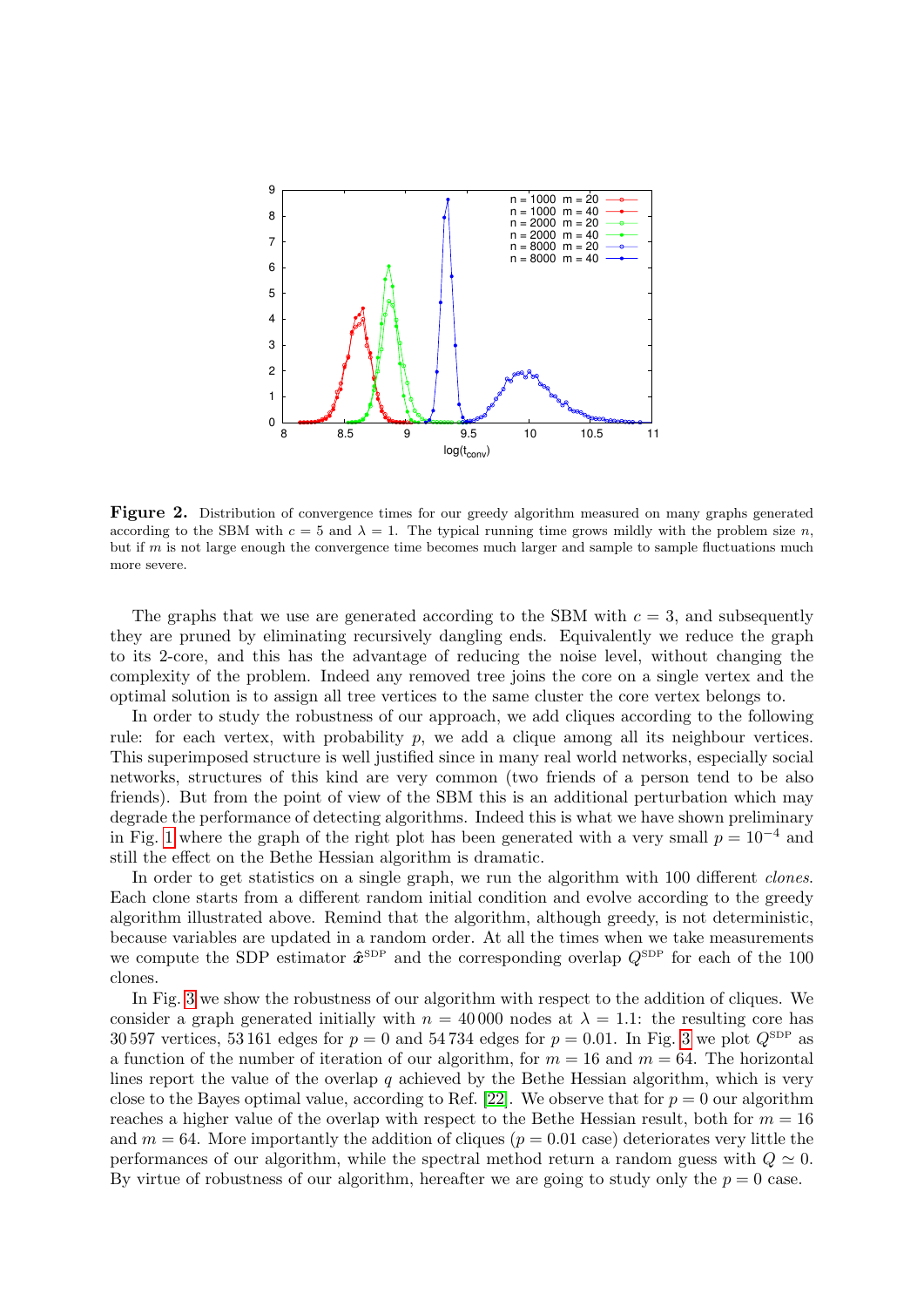

<span id="page-6-0"></span>**Figure 3.** Overlap with the planted partition obtained from the configurations at time  $t$  in our algorithm. We report the average over the 100 clones. The comparison with the overlap achieved by the Bethe Hessian algorithm is favorable, especially when a small fraction of cliques is added, and the prediction from the Bethe Hessian is equivalent to a random guess. The algorithm run with  $m = 64$  and  $m = 16$  requires different running times, but achieves essentially the same inference accuracy.



<span id="page-6-1"></span>**Figure 4.** Dependence on m of the inferred overlap  $Q^{\text{SDP}}$  for  $\lambda = 1.1$ . Error bars represent standard deviation in the population of 100 clones.

In Fig. [4](#page-6-1) we report the results for  $Q^{\text{SDP}}$  obtained on the same graph as in Fig. [3](#page-6-0) with many more values of m. Error bars represent the standard deviation over the 100 clones. We observe that, while for  $m = 1, 2$  the algorithm is unable to detect any significant partition, already for  $m = 3$  the signal is substantial and eventually for  $m \geq 8$  the algorithm achieves the optimal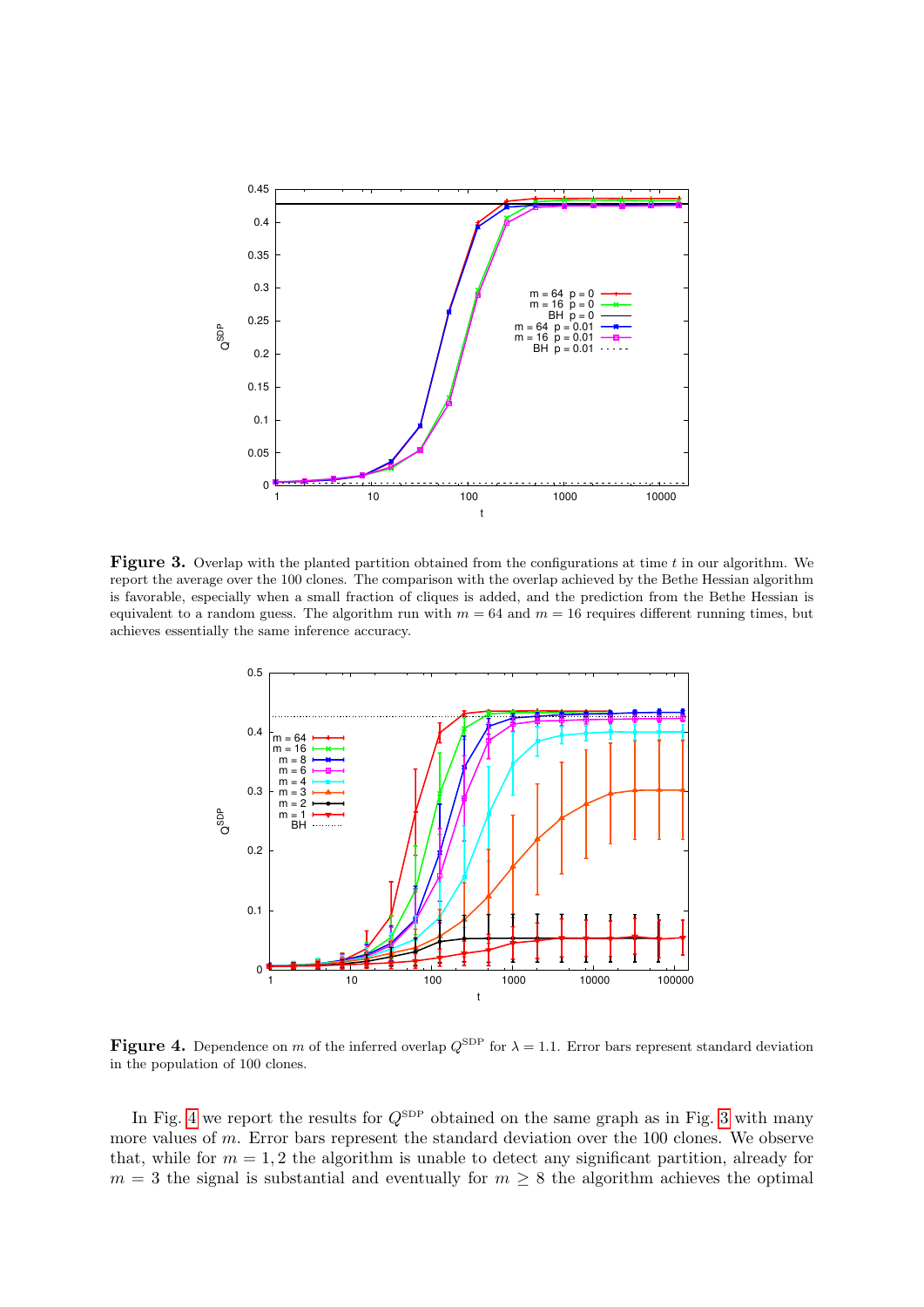value for  $Q^{\text{SDP}}$ . Being the graph size quite large (30 597 vertices and 53 161 edges) is surprising that our algorithm works so nicely also for values of m as small as  $m = 8$ .



<span id="page-7-0"></span>Figure 5. Inferred overlap by our SDP-based greedy algorithm as a function of the real wall clock time. The two problems have been generated according to the SBM with  $n = 10^5$ ,  $c = 3$  and  $\lambda = 1.1$  (left) and  $\lambda = 1.2$  (right). Times have been measured in seconds on a personal laptop with a 2 GHz Intel Core i7 processor. Dependence on m in running times is very weak.

Let us focus on values  $m \geq 8$  and let us compute the real running time, that is the wall clock time our algorithm takes to maximize the objective function. This time is not exactly proportional to  $m n$  because all the operations among the m-components vectors (e.g. sums and scalar products) can be highly optimized by modern compilers, and so we expect the real running time to grow sublinearly with m. In Fig. [5](#page-7-0) we report the growth of  $Q^{\text{SDP}}$  for 2 graphs of initial size  $n = 10^5$  and  $\lambda = 1.1$  (left) and  $\lambda = 1.2$  (right); the sizes of their two cores are 77 250 nodes, 132 578 edges, and 77 370 nodes, 132 890 edges respectively. Error bars represent again the standard deviation over the 100 clones, while the CPU time has been measured for the simulation of a single clone on a personal laptop with a 2 GHz Intel Core i7 processor. Looking at Fig. [5](#page-7-0) we notice that the differences in the real running time by varying the value of  $m$  are not very significant, and so maybe working with a moderate value of  $m$  is preferred, especially because the actual running time is very small: few seconds on a laptop to solve a problem with about  $10^5$  variables!

In Figs. [3,](#page-6-0) [4](#page-6-1) and [5](#page-7-0) we have always considered the overlap with the planted partition; however in practice such an overlap is unknown. The only information available to us are the value of the objective function,  $\Delta_{\text{max}}$  and the distances between clones (if we run more than one clone). The first two quantities are shown in Fig. [6](#page-8-0) for a graph generated with  $n = 40000$  and  $\lambda = 1.1$  (at each time we report the 100 measurements taken in different clones). From the previous analysis we known that  $m = 16$  may be a good value, while  $m = 4$  is definitely too small (see green and cyan lines in Fig. [4\)](#page-6-1). However looking at the data in Fig. [6](#page-8-0) we do not see large differences in the objective function and only the fluctuations in  $t_{\text{conv}}$ , given by the time where  $\Delta_{\text{max}} = 10^{-4}$ (blue horizontal line in the right panel), are suggesting  $m = 4$  may be too small.

Given that any clone eventually gets stuck in a maxima (either local or global), we would like to understand how likely the clones have reached the global maximum, without the need to run the algorithm with a larger value of  $m$  (that would make convergence to the global maximum easier). To this end we measure the distances between any pair of clones, by measuring

$$
d = \frac{1}{2} \left( 1 - \frac{1}{n} \sum_{i=1}^{n} \underline{x}_i^{(1)} \cdot \underline{x}_i^{(2)} \right),
$$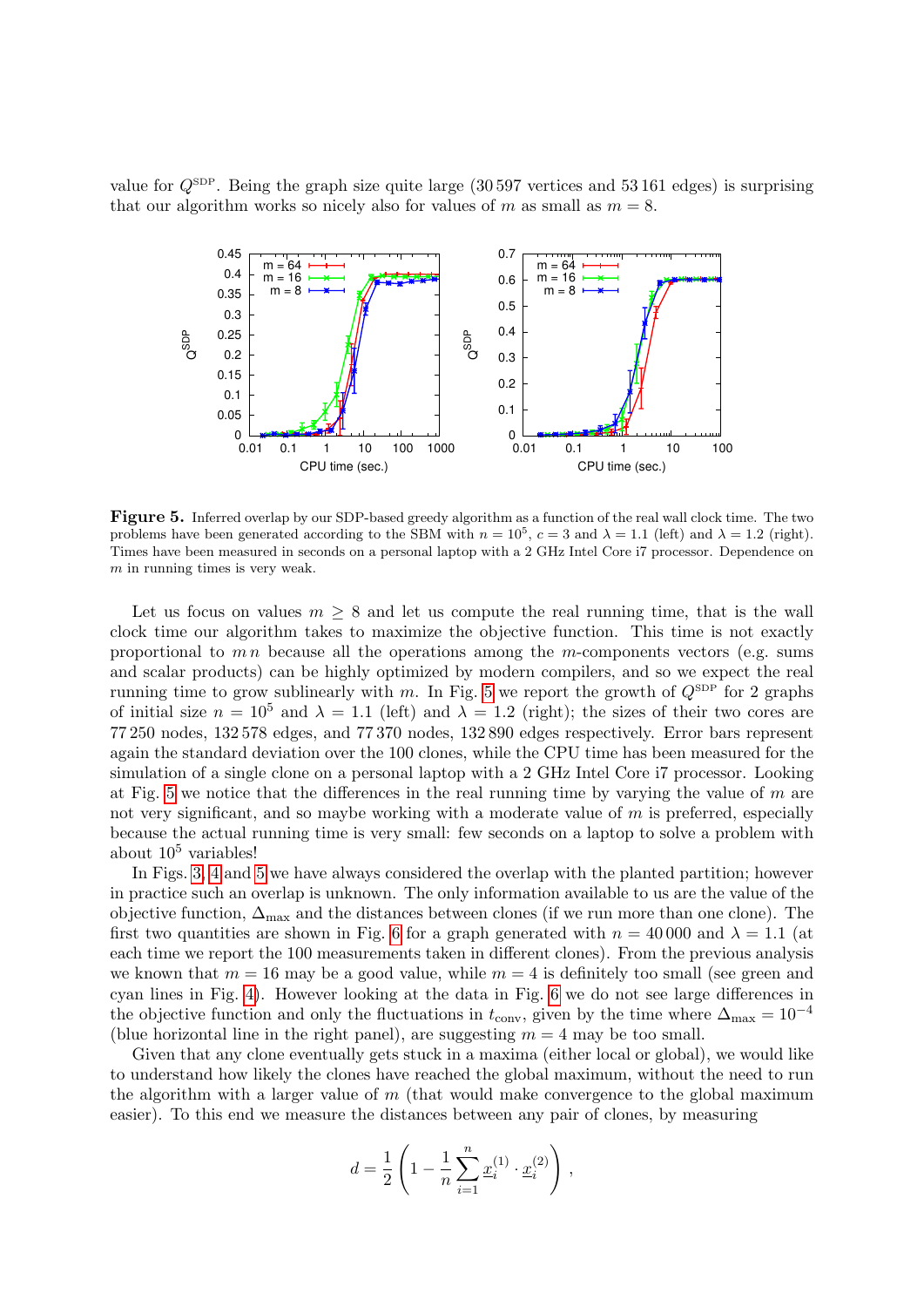

<span id="page-8-0"></span>**Figure 6.** The objective function and the maximum variation in a variable during the last step,  $\Delta_{\text{max}}$ , as a function of the number of algorithm steps. At each time we plot 100 points corresponding to different clones (although in the left panel they are hardly visible, because almost perfectly superimposed). The problem has size  $n = 40000$  and  $\lambda = 1.1$  (and is the same studied in Fig. [7\)](#page-9-0).

where  $\underline{x}^{(1)}$  and  $\underline{x}^{(2)}$  are their configurations. The idea is that if all the clones have reached the global maximum they are all very close by, while if the objective function is too rough and they get stuck in local maxima, then their distances remain strictly positive. There is one caveat in computing straightforwardly the distance between the clones: since the objective function is invariant under a rotation  $R : \mathbb{R}^m \to \mathbb{R}^m$  applied to all the *n* vectors and since the clones start from random configurations, we expect the clones to remain as orthogonal as possible, with a value of the distance  $d \simeq 1/2$ . In Fig. [7](#page-9-0) we plot in red the histograms of the 4950 distances between the 100 clones, measured during the running of the algorithm with  $m = 16$  (above) and  $m = 4$  (below). Indeed, we see that the peak of the distributions remain close to  $d = 1/2$  and provide no information at all about the real closeness of the clones. In order to get a meaningful information we should break the rotational invariance, by rotating the configuration of each clone and minimize their distances. We have done this in the following way: for each clone, we have computed the empirical correlation function  $\Sigma$  defined in [\(5\)](#page-3-3), the corresponding principal component  $v_1$  and we have rotated the configuration such that  $v_1 \parallel (1, 0, \ldots, 0)$  and all distances are smaller than  $1/2$ . The resulting distances are shown in Fig. [7](#page-9-0) with the blue histograms: it is now clear that running the algorithm with  $m = 16$  makes all the clones converge to the same optimal configuration, while in the  $m = 4$  case the clones get stuck in local maxima and their distances converge to strictly positive values.

## 4. Conclusions and perspectives

We studied how the algorithm based on SDP for community detection introduced in Ref. [\[13\]](#page-10-0) works on very large graphs generated according to the SBM. We have shown the algorithm is very robust with respect to variations in the generative model: adding a good number of cliques only slightly degrades the algorithm performances (in contrast with spectral methods whose accuracy drops dramatically). The present work demonstrates that surprisingly small values of  $m$  may be sufficient for detecting the partition even in very large problems. Running few clones (even just 2 clones) allows one to understand whether the global maximum of the objective function is achieved. Consequently one can choose whether to rerun the algorithm with a larger value for m.

There are many possible extensions of our work. We just mention the most straightforward ones. We have made some preliminary runs of the algorithm with  $q = 3$  and observed that 3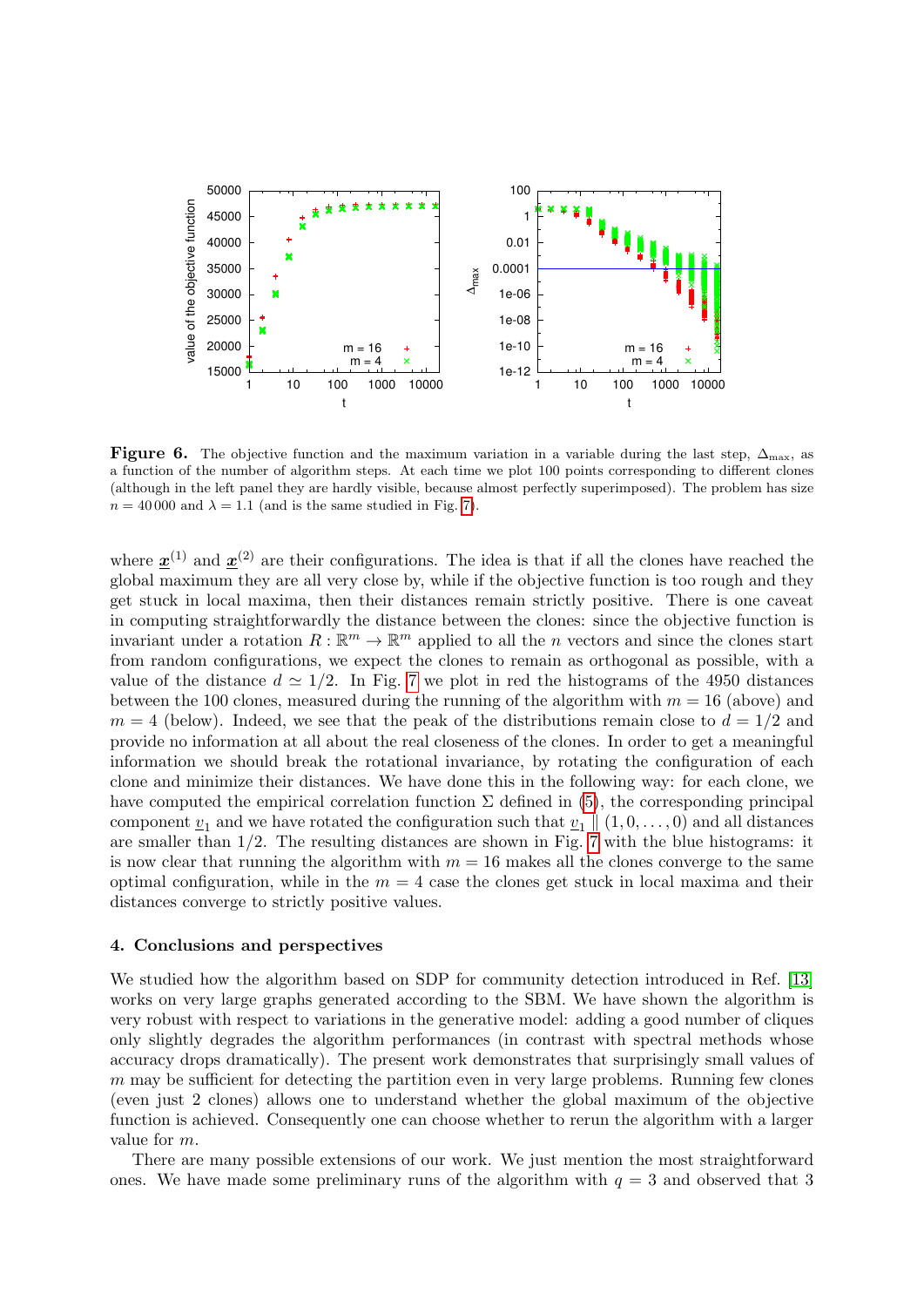

<span id="page-9-0"></span>Figure 7. Histograms of the 4950 distances among the 100 clones before (red) and after (blue) the eliminating the rotational symmetry. Each panel is for a different algorithm time; upper panels are for  $m = 16$  and lower ones are for  $m = 4$ .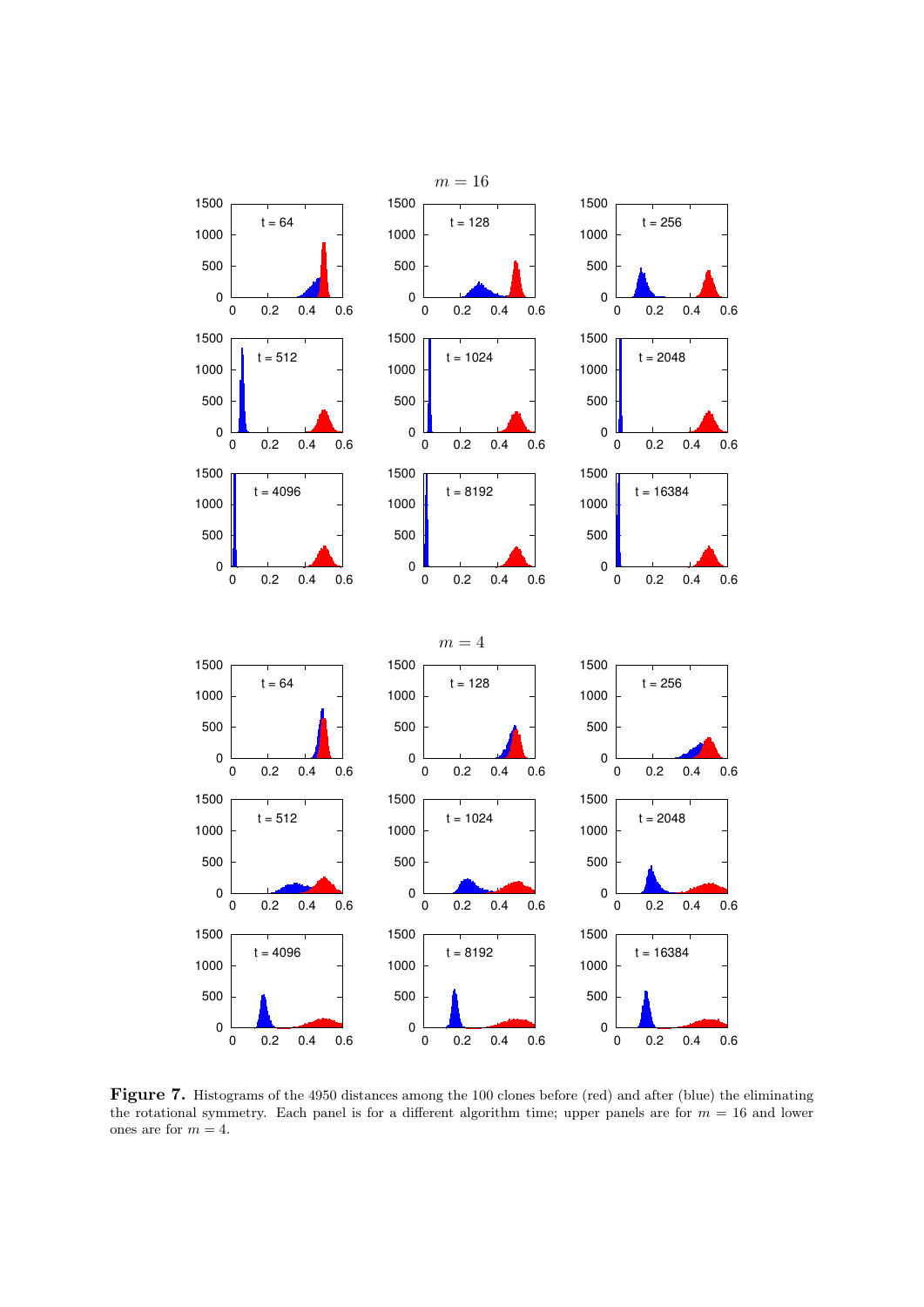clusters of equal (or almost equal) size can be detected with a very good accuracy. However a systematic study of the performances of our algorithm for  $q > 2$  is still missing. Given that for  $q > 4$  the SBM undergoes a first order phase transition, it would be very interesting to study how the SDP relaxation in general and our algorithm in particular perform in detecting communities in that case. We think our algorithm can be also adapted to detect communities of different sizes by modifying the constraint of zero global magnetization; this modification is relevant to study real world problems.

## Acknowledgments

A.J. and A.M. were partially supported by NSF grants CCF-1319979 and DMS-1106627 and the AFOSR grant FA9550-13-1-0036.

## References

- <span id="page-10-13"></span>[1] Emmanuel Abbe, Afonso S Bandeira, and Georgina Hall. Exact recovery in the stochastic block model. Information Theory, IEEE Transactions on, 62(1):471–487, 2016.
- <span id="page-10-10"></span>[2] Sanjeev Arora, Eli Berger, Elad Hazan, Guy Kindler, and Muli Safra. On non-approximability for quadratic programs. In Foundations of Computer Science, 2005. FOCS 2005. 46th Annual IEEE Symposium on, pages 206–215. IEEE, 2005.
- <span id="page-10-17"></span>[3] Nicolas Boumal, Bamdev Mishra, P-A Absil, and Rodolphe Sepulchre. Manopt, a matlab toolbox for optimization on manifolds. The Journal of Machine Learning Research, 15(1):1455–1459, 2014.
- <span id="page-10-18"></span>[4] A Braun and T Aspelmeier. The m-component spin glass on a bethe lattice. Physical Review B, 74(14):144205, 2006.
- <span id="page-10-15"></span>[5] Samuel Burer and Renato DC Monteiro. A nonlinear programming algorithm for solving semidefinite programs via low-rank factorization. Mathematical Programming, 95(2):329–357, 2003.
- <span id="page-10-9"></span>[6] Aaron Clauset, Mark EJ Newman, and Cristopher Moore. Finding community structure in very large networks. Physical review E, 70(6):066111, 2004.
- <span id="page-10-3"></span>[7] Aurelien Decelle, Florent Krzakala, Cristopher Moore, and Lenka Zdeborov´a. Asymptotic analysis of the stochastic block model for modular networks and its algorithmic applications. Physical Review E, 84(6):066106, 2011.
- <span id="page-10-6"></span>[8] Aurelien Decelle, Florent Krzakala, Cristopher Moore, and Lenka Zdeborová. Inference and phase transitions in the detection of modules in sparse networks. Physical Review Letters, 107(6):065701, 2011.
- <span id="page-10-1"></span>[9] Santo Fortunato. Community detection in graphs. Physics Reports, 486(3):75–174, 2010.
- <span id="page-10-11"></span>[10] Michel X Goemans and David P Williamson. Improved approximation algorithms for maximum cut and satisfiability problems using semidefinite programming. Journal of the ACM (JACM), 42(6):1115–1145, 1995.
- <span id="page-10-14"></span>[11] Olivier Guédon and Roman Vershynin. Community detection in sparse networks via grothendiecks inequality. Probability Theory and Related Fields, pages 1–25, 2015.
- <span id="page-10-2"></span>[12] Paul W Holland, Kathryn Blackmond Laskey, and Samuel Leinhardt. Stochastic blockmodels: First steps. Social networks, 5(2):109–137, 1983.
- <span id="page-10-0"></span>[13] Adel Javanmard, Andrea Montanari, and Federico Ricci-Tersenghi. Phase transitions in semidefinite relaxations. Proceedings of the National Academy of Sciences, doi:10.1073/pnas.1523097113, 2016.
- <span id="page-10-16"></span>[14] Michel Journée, Francis Bach, P-A Absil, and Rodolphe Sepulchre. Low-rank optimization on the cone of positive semidefinite matrices. SIAM Journal on Optimization, 20(5):2327–2351, 2010.
- <span id="page-10-7"></span>[15] Tatsuro Kawamoto and Yoshiyuki Kabashima. Limitations in the spectral method for graph partitioning: Detectability threshold and localization of eigenvectors. Phys. Rev. E, 91:062803, Jun 2015.
- <span id="page-10-8"></span>[16] Florent Krzakala, Cristopher Moore, Elchanan Mossel, Joe Neeman, Allan Sly, Lenka Zdeborová, and Pan Zhang. Spectral redemption in clustering sparse networks. Proceedings of the National Academy of Sciences, 110(52):20935-20940, 2013.
- <span id="page-10-12"></span>[17] László Lovász and Alexander Schrijver. Cones of matrices and set-functions and 0-1 optimization. SIAM Journal on Optimization, 1(2):166–190, 1991.
- <span id="page-10-5"></span>[18] Laurent Massoulié. Community detection thresholds and the weak ramanujan property. In Proceedings of the 46th Annual ACM Symposium on Theory of Computing, pages 694–703. ACM, 2014.
- <span id="page-10-19"></span>[19] Andrea Montanari and Subhabrata Sen. Semidefinite programs on sparse random graphs and their application to community detection. ACM, 2016.
- <span id="page-10-4"></span>[20] Elchanan Mossel, Joe Neeman, and Allan Sly. A proof of the block model threshold conjecture. arXiv preprint arXiv:1311.4115, 2013.